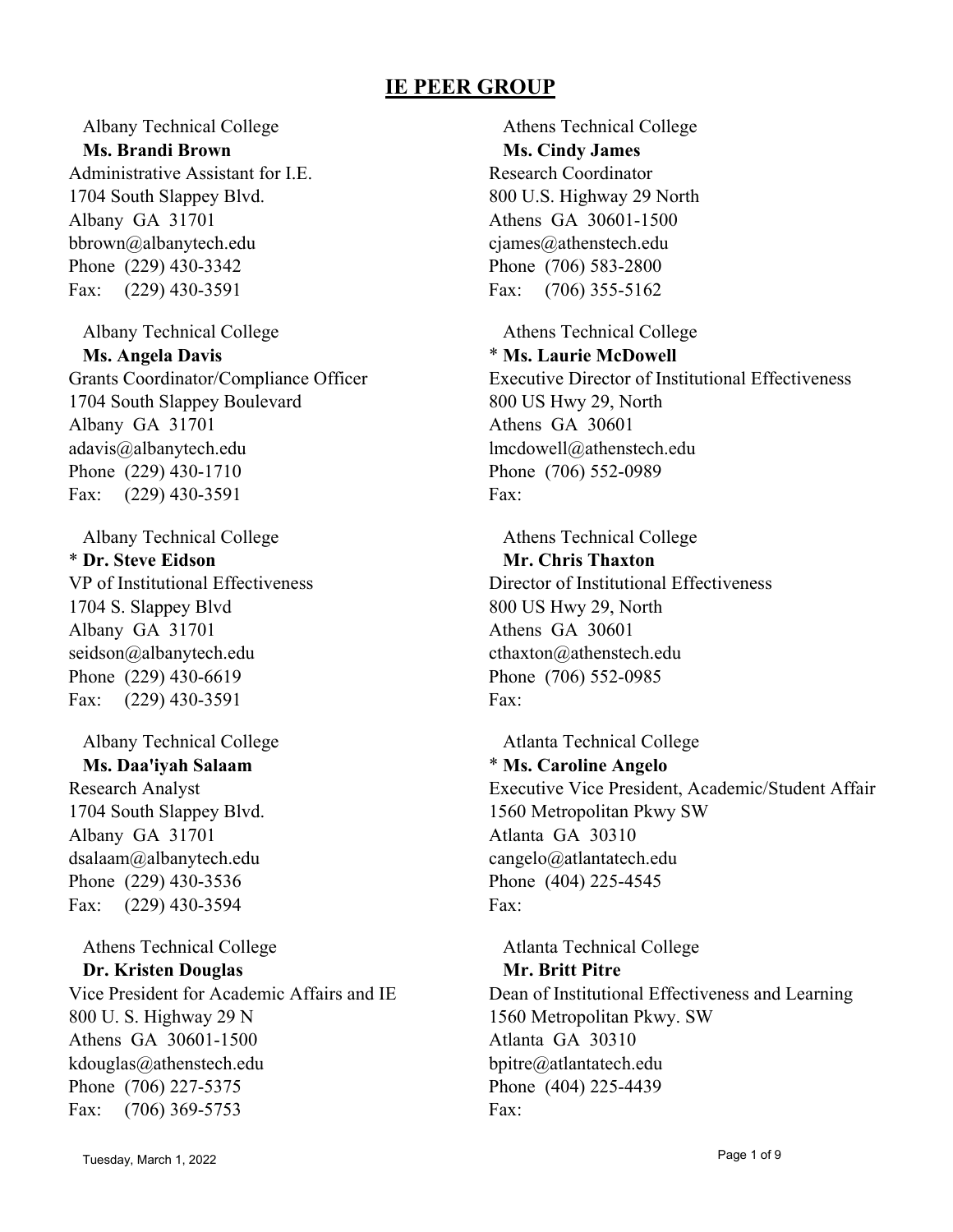Atlanta Technical College **Ms. Ariel Reynolds** Data Manager 1560 Metropolitan Parkway Atlanta GA 30310 areynolds@atlantatech.edu Phone (404) 901-7967 Fax:

Augusta Technical College **Ms. Kittie Clark** Compliance Coordinator, IE and Research 3200 Augusta Tech Drive, Building 100 Augusta GA 30906 kclark@augustatech.edu Phone (706) 771-4172 Fax: (706) 771-4016

Augusta Technical College **Ms. Julie T. Cook** Director of Academic and Institutional Compliance 3200 Augusta Tech Drive, Building 100 Augusta GA 30906 julie.cook@augustatech.edu Phone (706) 771-4020 Fax: (706) 771-4016

Augusta Technical College \* **Dr. Melissa Frank-Alston** Provost Academic Affairs / IE and Research 3200 Augusta Tech Drive Augusta GA 30906 mfalston@augustatech.edu Phone (706) 771-4171 Fax: (706) 771-4016

Augusta Technical College **Dr. Nichole H. Kennedy** Vice President of Student Affairs 3200 Augusta Tech Dr. Augusta GA 30906 nichole.kennedy@augustatech.edu Phone (706) 771-4035 Fax: (706) 771-4016

Augusta Technical College **Dr. Catrenia W. McLendon** Assessment Coord, Institutional Effectiveness 3200 Augusta Tech Drive, Building 1000 Augusta GA 30906 catrenia.mclendon@augustatech.edu Phone (706) 771-4020 Fax:

Augusta Technical College **Ms. Johnica A. Mitchell** Associate VP for Research and Technology 3200 Augusta Tech Drive Augusta GA 30906 jmitchell@augustatech.edu Phone (706) 771-5707 Fax: (706) 771-4016

Central Georgia Technical College \* **Ms. Deborah Burks** Vice President for Institutional Effectiveness 3300 Macon Tech Drive Macon GA 31206 dburks@centralgatech.edu Phone (478) 757-3514 Fax: (478) 757-3518

Central Georgia Technical College **Ms. Cissie Creekmore** Administrative Assistant to VPIE 3300 Macon Tech Drive Macon GA 31206 ccreekmore@centralgatech.edu Phone (478) 757-3424 Fax: (478) 757-3518

Central Georgia Technical College **Ms. Bonnie Quinn** Executive Director for Institutional Effectiveness 3300 Macon Tech Dr Macon GA 31206 bquinn@centralgatech.edu Phone (478) 471-5184 Fax: (478) 757-3518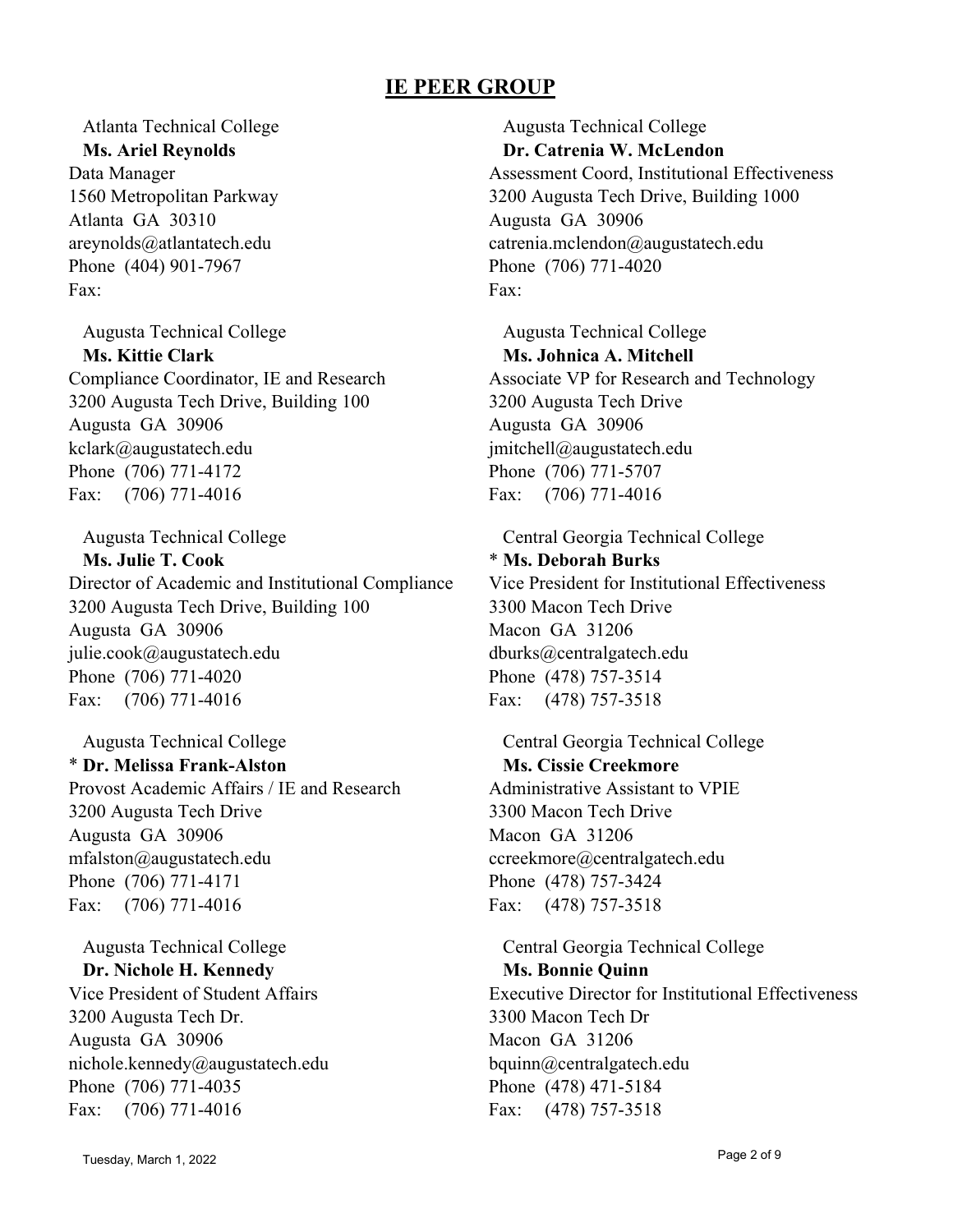Central Georgia Technical College **Mr. David VanLandingham**

Director for Research and Compliance 3300 Macon Tech Drive Macon GA 31206 dvanlandingham@centralgatech.edu Phone (478) 757-3512 Fax: (478) 757-3518

Chattahoochee Technical College **Mr. Phillip Bradford** Institutional Effectiveness Specialist 5198 Ross Road Acworth GA 30102 Phillip.Bradford@chattahoocheetech.edu Phone (770) 975-4111 Fax: (770) 975-4156

Chattahoochee Technical College **Ms. Nina Faix** Associate Director of Curriculum 100 Campus Drive Jasper GA 30143 nina.faix@chattahoocheetech.edu Phone (706) 253-4552 Fax:

Chattahoochee Technical College \* **Dr. Stephanie Meyer** VP of Institutional Effectiveness 980 S. Cobb Drive Marietta GA 30060 smeyer@chattahoocheetech.edu Phone (770) 528-3761 Fax: (770) 528-4455

Coastal Pines Technical College **Ms. Eva Byrd** Project Manager 1701 Carswell Avenue Waycross GA 31503 ebyrd@coastalpines.edu Phone (912) 262-4328 Fax: (912) 287-4865

Coastal Pines Technical College \* **Mr. Vince Jackson** Vice President for Institutional Effectiveness 1701 Carswell Avenue Waycross GA 31503 vjackson@coastalpines.edu Phone (912) 284-2510 Fax: (912) 338-5300

Columbus Technical College **Mrs. Sadeka Behlim** Administrative Assistant to IE Exec VP 928 Manchester Expressway Columbus GA 31904-6572 sbehlim@columbustech.edu Phone (706) 649-1305 Fax: (706) 649-1407

Columbus Technical College **Mr. Christopher Cunningham** Director, Institutional Research 928 Manchester Expressway Columbus GA 31904 ccunningham@columbustech.edu Phone (706) 641-5013 Fax: (706) 649-7492

Columbus Technical College **Dr. Kermelle Hensley** VP of Academic Affairs & Institutional Effectivene 928 Manchester Expressway Columbus GA 31904 khensley@columbustech.edu Phone (706) 649-1845 Fax: (706) 321-5769

Columbus Technical College **Ms. Amelia Mills** Executive Director, Institutional Effectiveness 928 Manchester Expressway Columbus GA 31904 amills@columbustech.edu Phone (706) 641-5684 Fax: (706) 321-5769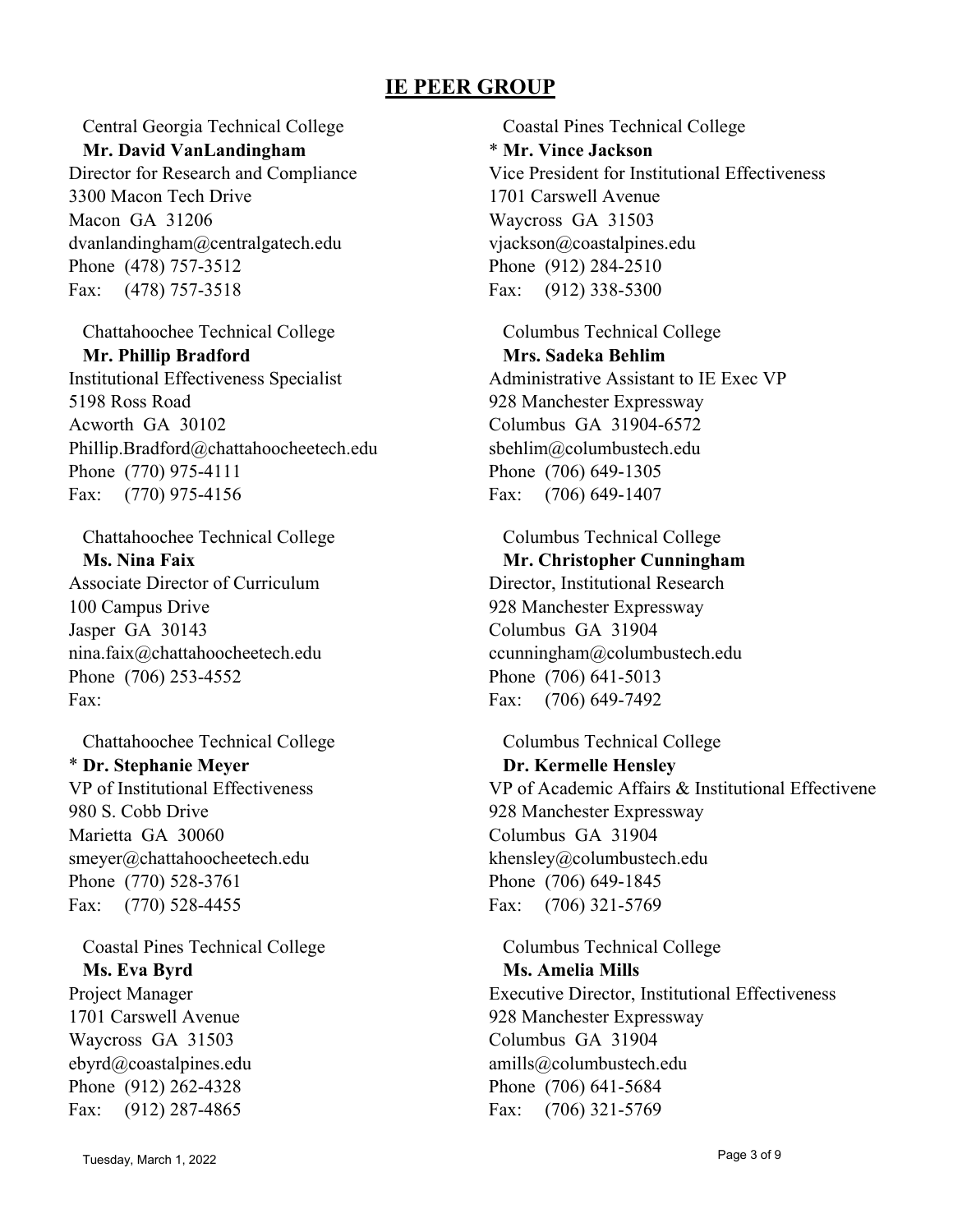Georgia Northwestern Technical College **Mr. Bradley Cooper** Director, Data & Research Analyst 1151 Hwy 53 Spur Calhoun GA 30701 bcooper@gntc.edu Phone (706) 378-1748 Fax: (706) 295-6888

Georgia Northwestern Technical College **Ms. Kristen Kinsey** Director of Institutional Effectiveness One Maurice Culberson Drive Rome GA 30161 kkinsey@gntc.edu Phone (706) 295-6863 Fax: (706) 295-6888

Georgia Northwestern Technical College **Ms. Nina Lovel** Web Developer, Institutional Effectiveness One Maurice Culberson Drive Rome GA 30161 nlovel@gntc.edu Phone (706) 295-6083 Fax: (706) 295-6888

Georgia Northwestern Technical College \* **Mrs. Selena Magnusson** VP Institutional Effectiveness and Student Success One Maurice Culberson Drive Rome GA 30161 smagnusson@gntc.edu Phone (706) 295-6866 Fax: (706) 295-6888

Georgia Piedmont Technical College **Kaitlin Dudley** Institutional Effectiveness Coordinator 495 North Indian Creek Drive Clarkston GA 30021 dudleyk@gptc.edu Phone (404) 297-9522x 1187 Fax:

Georgia Piedmont Technical College **Ms. Caroline Frick** Research Analyst 495 North Indian Creek Drive Clarkston GA 30021 frickc@gptc.edu Phone (404) 297-9522x1174 Fax:

Georgia Piedmont Technical College \* **Ms. Britnee Shandor** VP of Institutional Effectiveness 495 North Indian Creek Drive Clarkston GA 30021 shandorb@gptc.edu Phone (404) 297-9522x1176 Fax:

Gwinnett Technical College **Ms. Rebecca Alexander** Vice President of Academic Affairs 5150 Sugarloaf Parkway Lawrenceville GA 30043 ralexander@gwinnetttech.edu Phone (678) 226-6657 Fax:

Gwinnett Technical College **Ms. Mabel Bolivar-Rodriguez** Coordinator, Inst. Research & Effectiveness 5150 Sugarloaf Parkway Lawrenceville GA 30043 mbolivar-rodriquez@qwinnetttech.edu Phone (678) 226-6823 Fax: (770) 685-1322

Gwinnett Technical College \* **Mr. William Crissman** Coordinator of I.R. & E 5150 Sugarloaf Parkway Lawrenceville GA 30043 wcrissman@gwinnetttech.edu Phone (770) 962-7580x6821 Fax: (770) 962-7985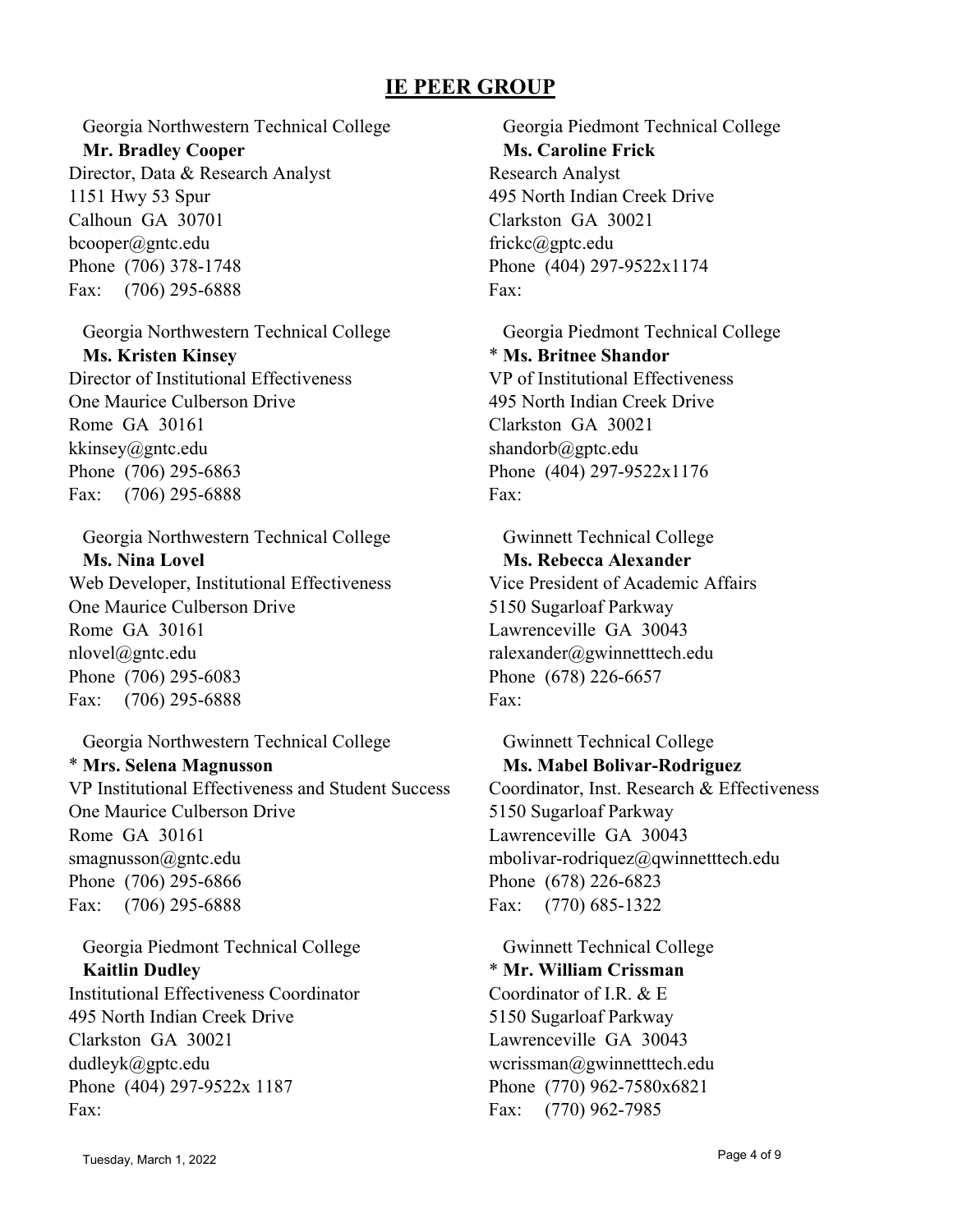Gwinnett Technical College **Ms. Deborah Von Deutsch**

Coordinator of Compliance and Assessment 5150 Sugarloaf Parkway Lawrenceville GA 30043 dvondeutsch@gwinnetttech.edu Phone (770) 962-7580 Fax: (770) 685-1322

Lanier Technical College \* **Mr. Brad Gadberry** Director of Institutional Effectiveness 3410 Ronald Reagan Boulevard Cumming GA 30041 bgadberry@laniertech.edu Phone (678) 341-6615 Fax: (678) 989-3024

Lanier Technical College **Dr. Joanne Tolleson** Vice President of Institutional Effectiveness 3410 Ronald Reagan Boulevard Cumming GA 30041 jtolleson@laniertech.edu Phone (678) 341-6640 Fax: (678) 989-3100

Lanier Technical College **Ms. Betsy Turner** Institutional Effectiveness Coordinator 3410 Ronald Reagan Boulevard Cumming GA 30041 bturner@laniertech.edu Phone (678) 341-6641 Fax: (678) 989-3094

North Georgia Technical College \* **Ms. Janet Lovell** Director of Institutional Effectiveness 1500 Highway 197 North Clarkesville GA 30523 jlovell@northgatech.edu Phone (706) 754-7833 Fax: (706) 754-7777

Oconee Fall Line Technical College **Dr. Teresa Allen** IE Coordinator 560 Pinehill Road Dublin GA 31021 tallen@oftc.edu Phone (912) 690-2923 Fax:

Oconee Fall Line Technical College **Ms. Elizabeth Croome** Grants Coordinator 1189 Deepstep Road Sandersville GA 31082` ecroome@oftc.edu Phone (478) 240-5168 Fax:

Oconee Fall Line Technical College \* **Dr. Kathryn (Katie) Davis** Vice President of Facilities, Plan & Research 560 Pinehill Road Dublin GA 31021 kdavis@oftc.edu Phone (478) 274-7775 Fax: (478) 275-6514

Oconee Fall Line Technical College **Ms. Patti Davis** Institutional Effectiveness Assistant 560 Pinehill Road Dublin GA 31021-8167 pdavis@oftc.edu Phone (478) 274-7627 Fax: (478) 275-6514

Ogeechee Technical College **Ms. Kathryn Finch** Director for Institutional Research and Planning One Joseph E. Kennedy Boulevard Statesboro GA 30458-8049 kfinch@ogeecheetech.edu Phone (912) 688-6922 Fax: (866) 783-8168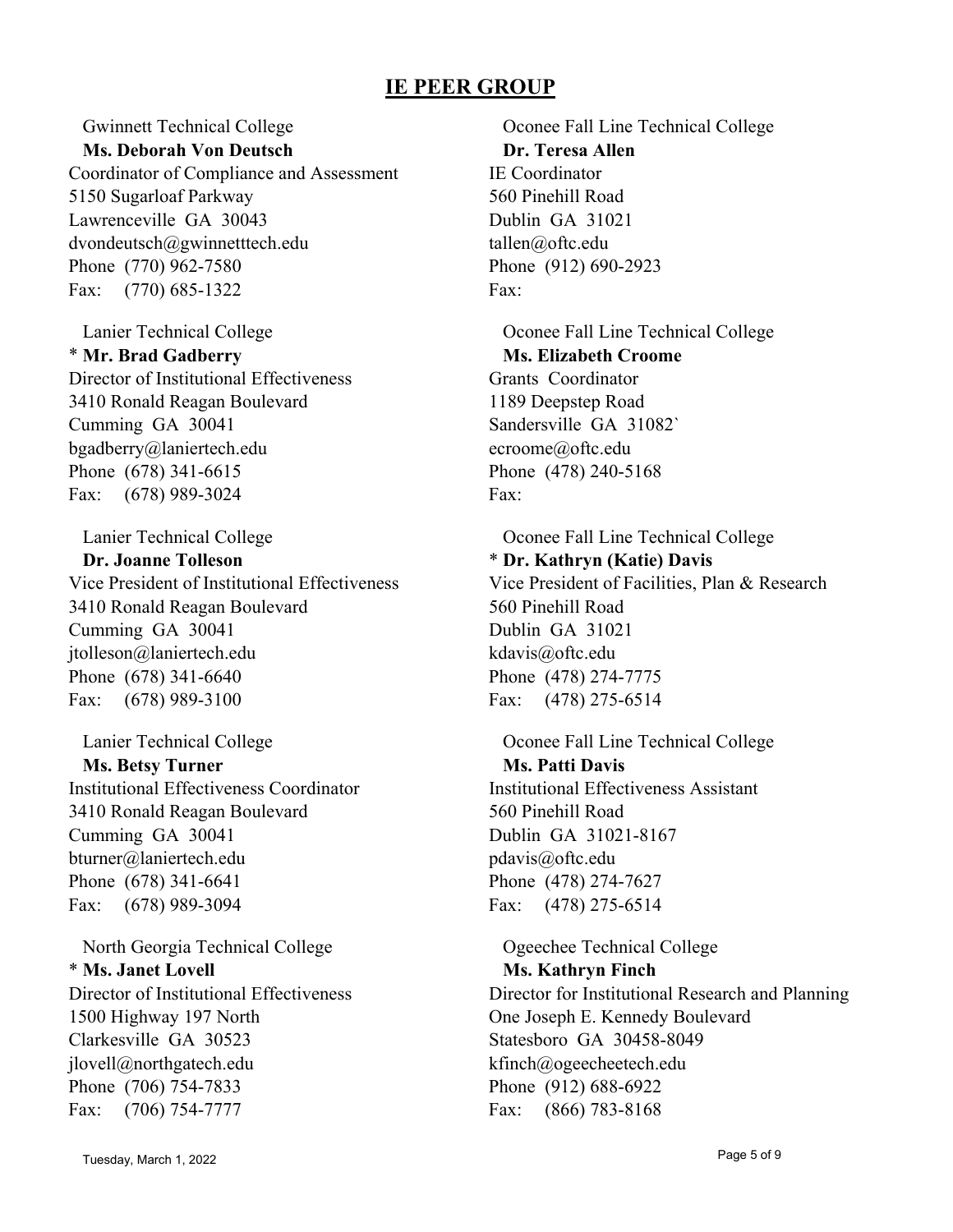Ogeechee Technical College \* **Dr. Brandy Taylor** Vice President for Institutional Effectiveness One Joseph E. Kennedy Boulevard Statesboro GA 30458-8049 btaylor@ogeecheetech.edu Phone (912) 871-1616 Fax: (866) 783-8168

Savannah Technical College \* **Mr. Paul Scott** Executive Director of Institutional Effectiveness 5717 White Bluff Road Savannah GA 31405 pscott@savannahtech.edu Phone (912) 443-5500 Fax:

South Georgia Technical College **Ms. Nancy Fitzgerald** Grants Coordinator 900 South Georgia Tech Parkway Americus GA 31709 nfitzgerald@southgatech.edu Phone (229) 931-2508 Fax:

South Georgia Technical College \* **Mr. David Kuipers** Vice President, Academic Affairs 900 South Georgia Tech Parkway Americus GA 31709-8167 dkuipers@southgatech.edu Phone (229) 931-2017 Fax: (229) 931-2732

Southeastern Technical College **Ms. Teresa Coleman** VP for Academic Affairs 3001 East First Street Vidalia GA 30474 tcoleman@southeasterntech.edu Phone (912) 538-3103 Fax: (912) 538-3156

Southeastern Technical College **Dr. Barry Dotson** Vice President of Student Affairs 3001 East First Street Vidalia GA 30474 bdotson@southeasterntech.edu Phone (912) 538-3141 Fax: (912) 538-3156

Southeastern Technical College \* **Mr. Mitchell J. Fagler** Vice President for Institutional Effectiveness 346 Kite Road Swainsboro GA 30401 mfagler@southeasterntech.edu Phone (478) 289-2272 Fax:

Southern Crescent Technical College **Ms. Donna Boisseau** Curriculum Management Director 501 Varsity Road Griffin GA 30223 donna.boisseau@sctech.edu Phone (770) 412-5709 Fax:

Southern Crescent Technical College \* **Dr. Chris Daniel** Vice President, Institutional Effectiveness 501 Varsity Road Griffin GA 30223 chris.daniel@sctech.edu Phone (770) 229-3327 Fax:

Southern Crescent Technical College **Ms. Brianna Moore** Administrative Assistant to VP, IE 501 Varsity Road Griffin GA 30223 brianna.moore@sctech.edu Phone (770) 412-4598 Fax: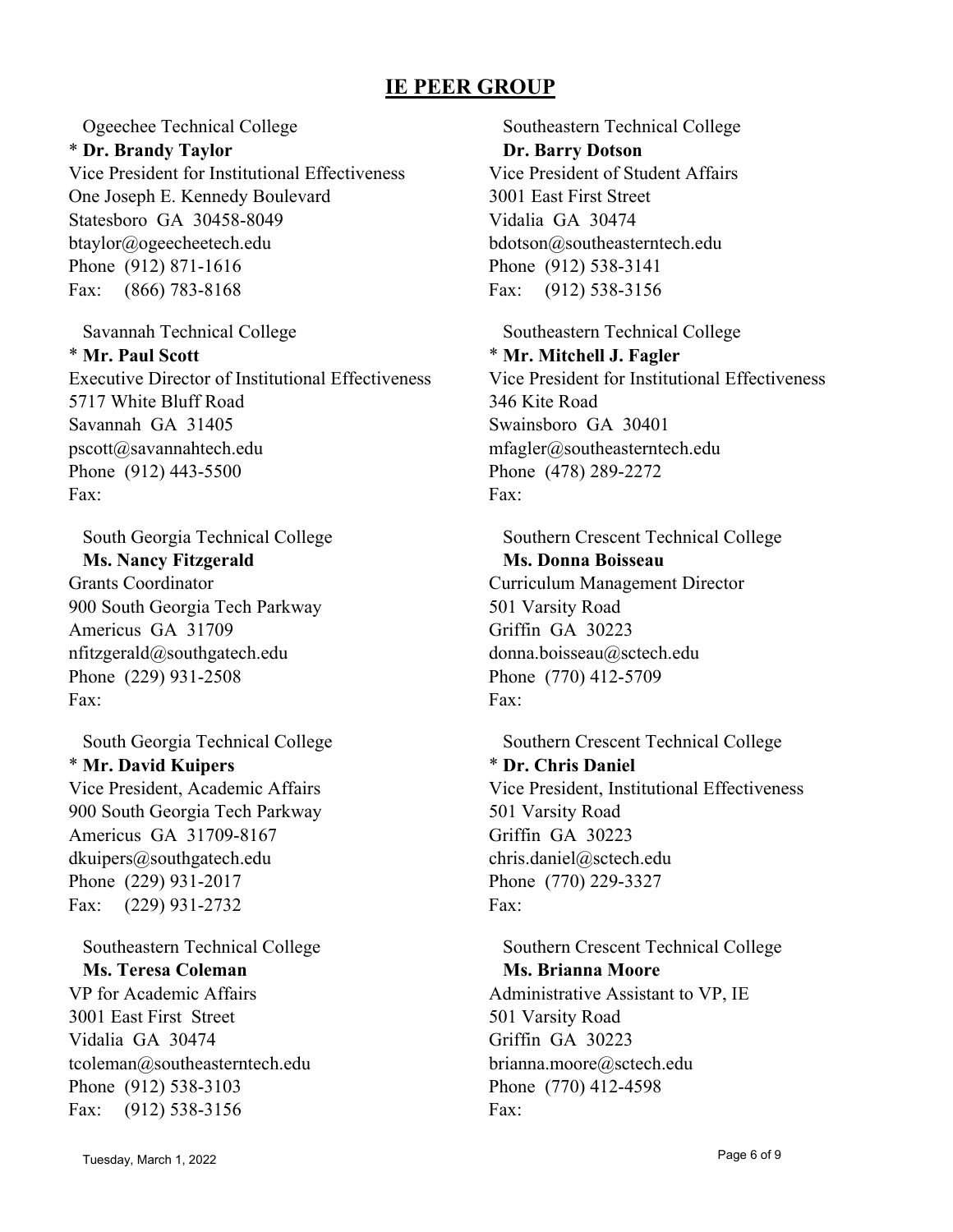Southern Crescent Technical College **Ms. Brittany Odom** IE Coordinator 501 Varsity Road Griffin GA 30223 brittany.odom@sctech.edu Phone (770) 914-4435 Fax:

Southern Regional Technical College \* **Dr. Vic Burke** VP for Institutional Effectiveness 15689 US Highway 19N Thomasville GA 31792 vburke@southernregional.edu Phone (229) 225-4096 Fax: (912) 303-1710

Southern Regional Technical College **Ms. Deborah Gray** Director of Knowledge Management 15689 US Highway 19N Thomasville GA 31792 dgray@southernregional.edu Phone (229) 225-4087 Fax: (229) 225-2666

Southern Regional Technical College **Mr. Don Kurtz** Institutional Research Coordinator 15689 Highway 19 North Thomasville GA 31792 dkurtz@southernregional.edu Phone (229) 225-3979 Fax:

Southern Regional Technical College **Dr. Ron O'Meara** Vice President for Academic Affairs 15689 U.S. Highway 19 N Thomasville GA 31792 romeara@southernregional.edu Phone (229) 225-5200 Fax: (229) 225-4330

Southern Regional Technical College **Ms. Carlisa Stanteiski** Institutional Effectiveness Coordinator 15689 U.S. Highway 19 North Thomasville GA 31792 cstanteiski@southernregional.edu Phone (229) 225-5038 Fax:

Technical College System of GA **Ms. Annelise Berger** Project Coordinator Grants Management 1800 Century Place, NE - Suite 400 Atlanta GA 30345 aberger@tcsg.edu Phone (404) 679-1679 Fax:

Technical College System of GA **Mr. Norman Cherry** Director Accreditation 1800 Century Place, NE - Suite 400 Atlanta GA 30345 ncherry@tcsg.edu Phone (404) 679-4955 Fax: (770) 357-5973

Technical College System of GA **Ms. Burnette Cockfield** Grants and Contracts Coordinator 1800 Century Place, NE - Suite 400 Atlanta GA 30345 bcockfield@tcsg.edu Phone (404) 327-6954 Fax:

Technical College System of GA **Mr. Randy Dean** Director Grants Management 1800 Century Place, NE - Suite 400 Atlanta GA 30345-4304 rdean@tcsg.edu Phone (404) 679-1668 Fax: (770) 302-9268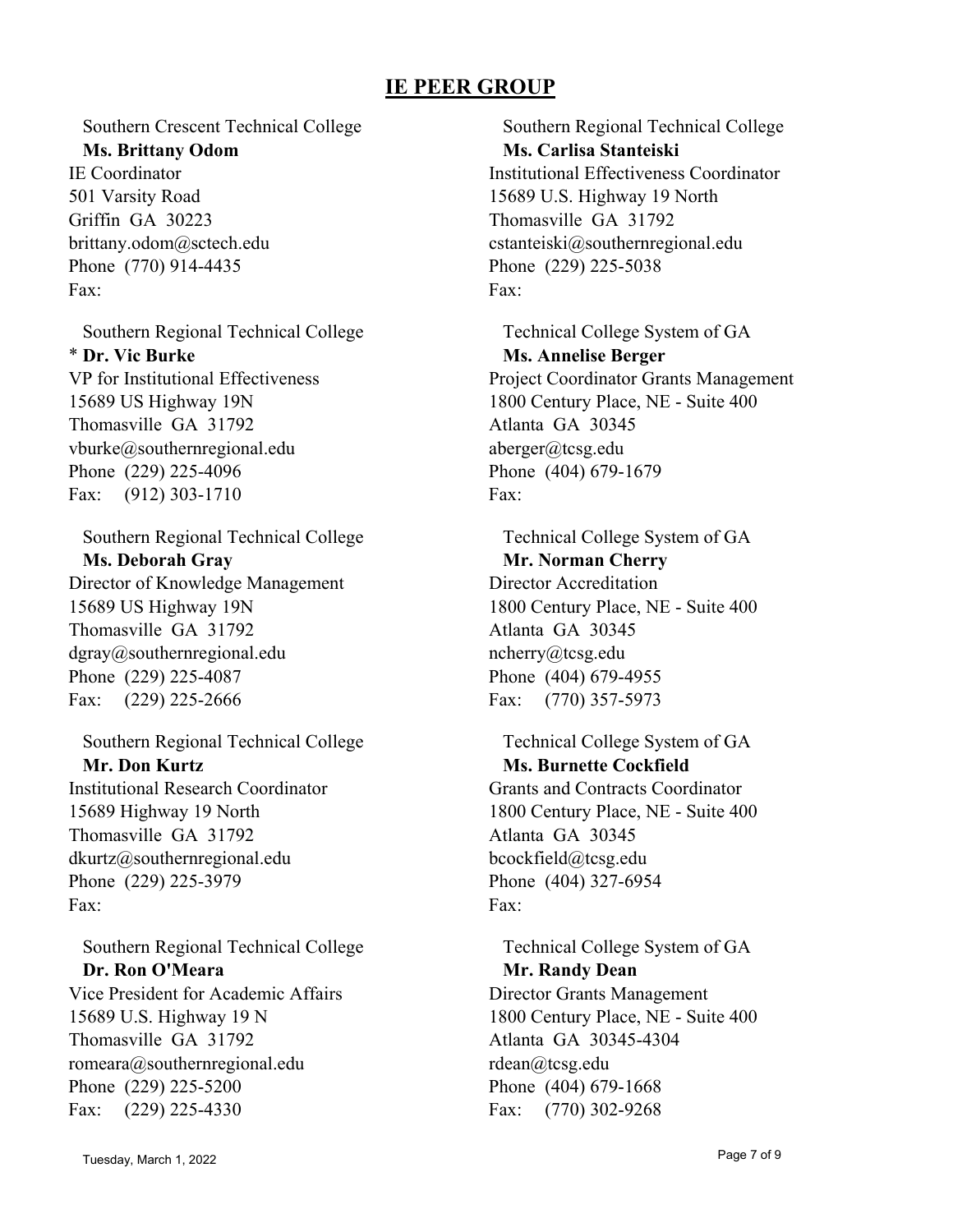Technical College System of GA **Mrs. Kimberly Ellis**

Coordinator, Special Pops 1800 Century Place, Suite 400 Atlanta GA 30345 kellis@tcsg.edu Phone (404) 679-1605 Fax: (404) 982-3501

Technical College System of GA **Dr. Travin M. Hill** Accountability Specialist 1800 Century Place, NE Suite 400 Atlanta GA 30345 thill@tcsg.edu Phone (404) 327-6839 Fax:

Technical College System of GA **Dr. Kathryn Hornsby** Assistant Commissioner Technical Education 1800 Century Place, NE - Suite 400 Atlanta GA 30345-4304 khornsby@tcsg.edu Phone (404) 679-5281 Fax: (770) 302-9958

Technical College System of GA **Ms. Denita Jones** Administrative Assistant, A&IE and Grants Mgmt 1800 Century Place, NE - Suite 400 Atlanta GA 30345 djones@tcsg.edu Phone (404) 679-1652 Fax:

Technical College System of GA **Dr. Marjorie C. Kuezi-Nke** Exec Director Accountability & I E 1800 Century Place, NE - Suite 400 Atlanta GA 30345 mkuezi-nke@tcsg.edu Phone (404) 679-1614 Fax: (404) 679-1661

Technical College System of GA **Ms. Cynthia Lee** Report Manager 1800 Century Place, NE, Suite 400 Atlanta GA 30345-4304 clee@tcsg.edu Phone (404) 327-6835 Fax:

West Georgia Technical College \* **Mr. John C. Parton** Vice President of Institutional Effectiveness 401 Adamson Square Carrolton GA 30117 John.Parton@westgatech.edu Phone (470) 270-6607 Fax: (678) 664-0544

West Georgia Technical College **Ms. Pam Sanders** Program Specialist 176 Murphy Campus Boulevard Waco GA 30182 pam.sanders@westgatech.edu Phone (770) 537-5753 Fax: (770) 537-7977

West Georgia Technical College **Mr. A. J. Thomas** Director of Assessment, IR & Planning 176 Murphy Campus Blvd Waco GA 30182 aj.thomas@westgatech.edu Phone (770) 537-5746 Fax:

Wiregrass Georgia Technical College \* **Ms. April McDuffie** VP for Institutional Effectiveness 667 Perry House Road Fitzgerald GA 31750 april.mcduffie@wiregrass.edu Phone (229) 468-2103 Fax: (229) 468-2110